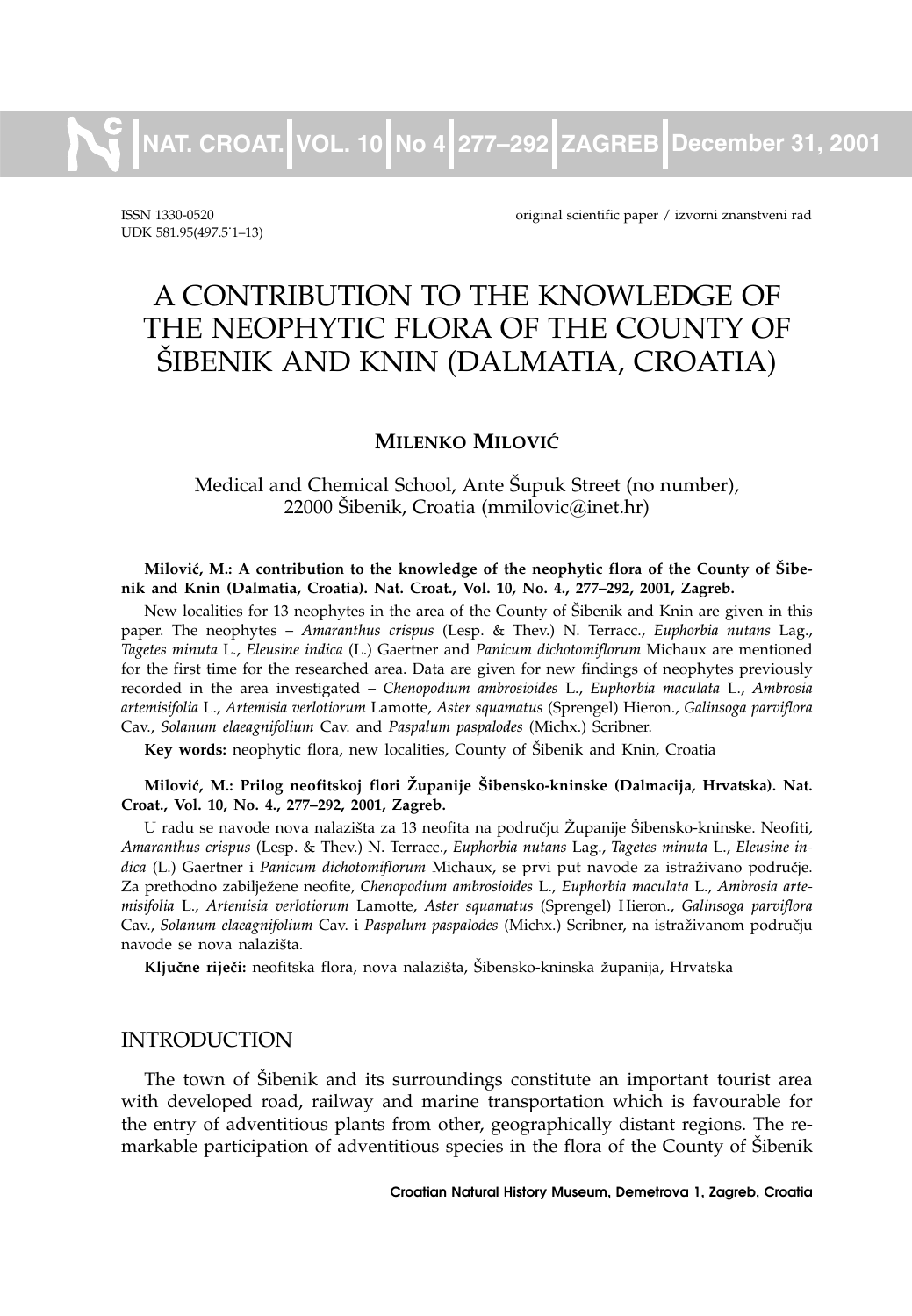and Knin has been confirmed by numerous findings of neophytic species in this area (TRINAJSTIĆ, 1975, 1993; PAVLETIĆ, 1987; ILIJANIĆ, 1990; MARKOVIĆ et al., 1990, 1993; PANDŽA, 1998, 1998a, 1998b; SMITAL et al., 1998; PANDŽA & STANČIĆ, 1999 and



Fig. 1. The researched area of the County of Šibenik and Knin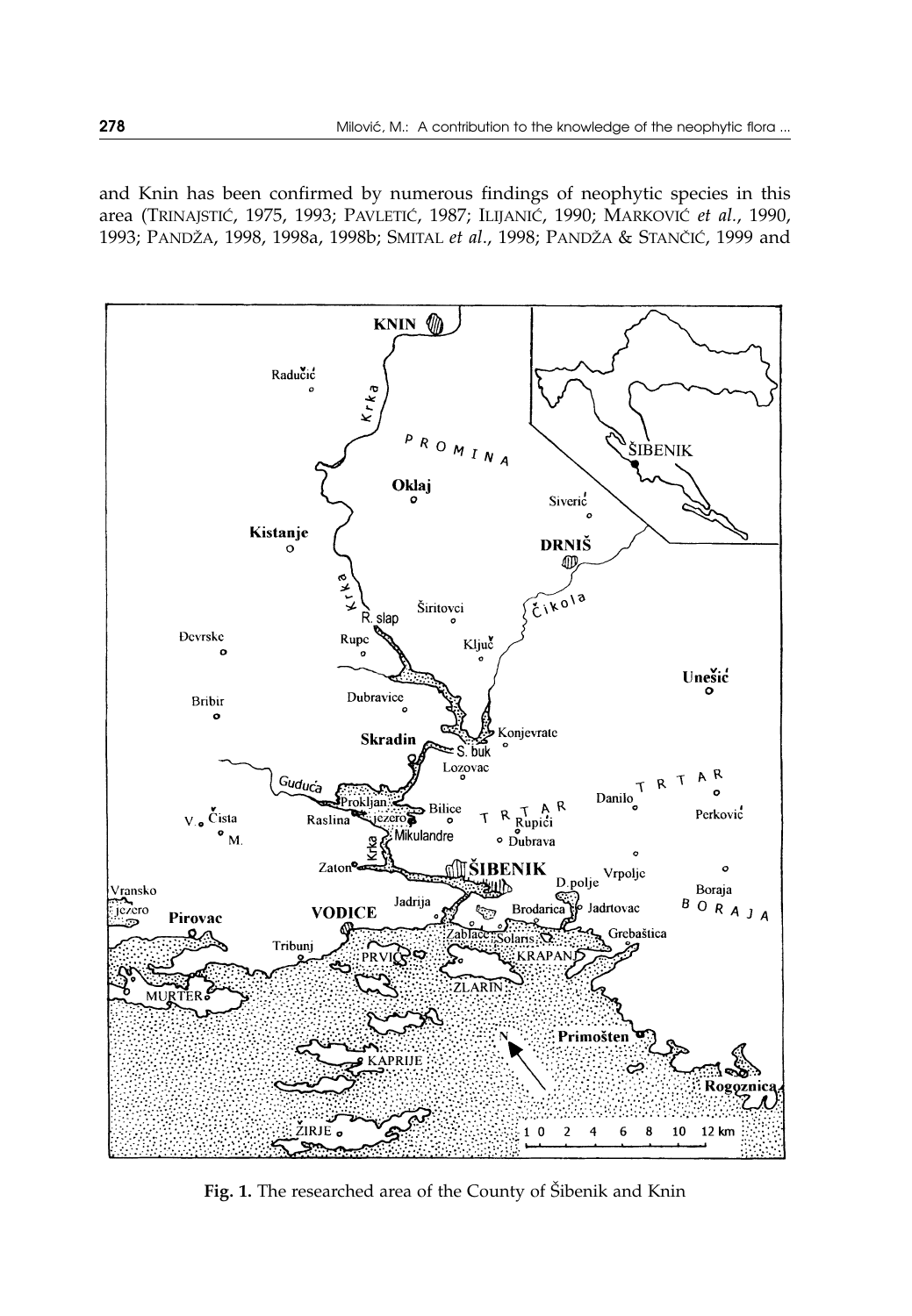others). In the period from 1996 to 2000, as part of the preparation for my master's thesis, I did research into the flora of Sibenik and the wider surroundings, with special reference to neophytes. Later on I expanded this research to practically the whole area of the County of Šibenik and Knin (Fig. 1). This area belongs to the central coastal mezoregion of the Mediterranean macroregion of Croatia (NIKOLIĆ et al., 1998:29, Fig. 6), in the UTM net, quadrant WJ (100x100km).

The results of the research into 13 neophyte species were singled out for this paper, because it seemed that they would supplement knowledge to date of their spread in the coastal region of Croatia. New localities are stated here for neophytes that have arrived in the area of Croatia recently and have not previously been recorded for the County of [ibenik and Knin: *Amaranthus crispus* (Lesp. & Thev.) N. Terracc., *Tagetes minuta* L., *Euphorbia nutans* Lag., *Eleusine indica* (L.) Gaertner and *Panicum dichotomiflorum* Michaux) and for those that were formerly recorded but just at a few localities: *Chenopodium ambrosioides* L., *Ambrosia artemisifolia* L., *Artemisia verlotiorum* Lamotte, *Aster squamatus* (Sprengel) Hieron., *Galinsoga parviflora* Cav., *Solanum elaeagnifolium* Cav. and *Papalum paspalodes* (Michx.) Scribner.

# **NEW LOCALITIES OF THE SPECIES RESEARCHED INTO**

#### *Amaranthus crispus* **(Lesp. & Thev.) N. Teracc. (***Amaranthaceae***)**

This neophyte originating from Argentina (AKEROYD, 1993: 132) was first noted in Croatia at several localities in Slavonia (MARKOVIĆ-GOSPODARIĆ, 1963; LOVAŠEN-EBERHARDT, 1980) and much later it was found in Dalmatia, in the Makarska region (TRINAJSTIĆ et al. 1993).

In July 1997 I observed and collected several specimens of this species in Sibenik (Fig. 2), in the area of the city park at the time it was remodelled. Since then I have not found this neophyte either in Šibenik or in the surroundings.

#### *Chenopodium ambrosioides* **L.** *(Chenopodiaceae)*

The species originating from the tropical parts of America (AKEROYD, 1993:112) has been present in Croatia for a longer period (VISIANI, 1842:239; SCHLOSSER & FARKAŠ-VUKOTINOVIĆ, 1869:970). For the area of Šibenik the only finding is from Skradin (MARKOVIĆ et al., 1993).

I found this neophyte in ruderal habitats in Perković (July 1998), Solaris (August 1998), Šibenik (July 2000), Kistanje and Knin (November 2000) (Fig. 2).

#### *Euphorbia maculata* **L.** *(Euphorbiaceae)*

This neophyte originating from North America (SMITH & TUTIN, 1968:216) was originally stated for Croatia ( $\ddot{\text{S}}$ ibenik) by VISIANI (1826:35). After that it was registered in the region of Rijeka (THELLUNG, 1917; JAVORKA, 1925; ILIJANIĆ, 1957) and on more localities in the lowlands of Croatia between Karlovac and Okučani (ILIJANIĆ,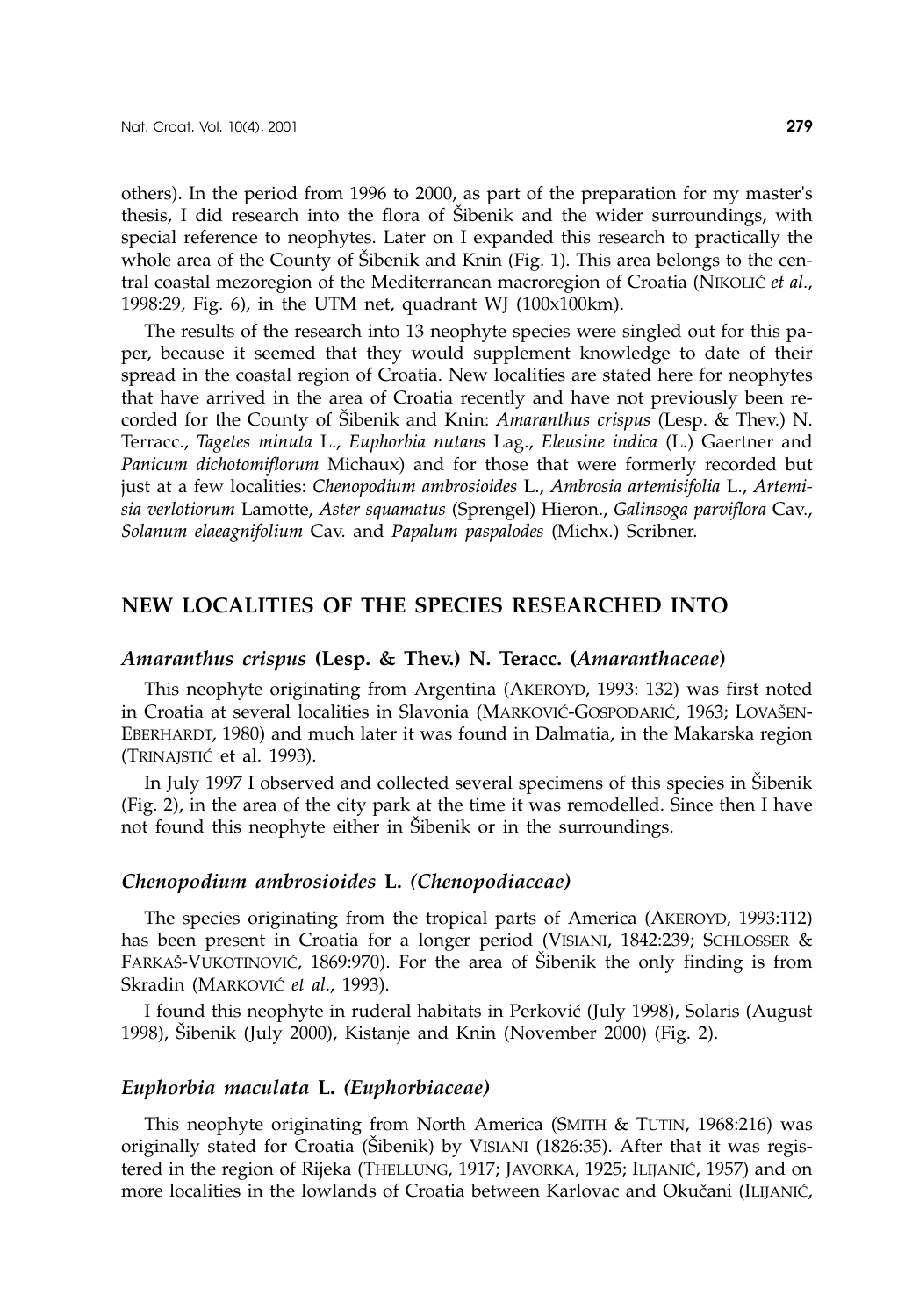

**Fig. 2.** The currently known localities of the neophytes researched into in the County of Šibenik and Knin

- new locality of *Amaranthus crispus* (Lesp. & Thev.) N. Terracc. ()
- registered  $(\Delta)$  and new localities  $(\triangle)$  of *Chenopodium ambrosioides* L.
- registered ( $\square$ ) and new localities ( $\square$ ) of *Ambrosia artemisifolia* L.
- registered (O) and new localities (<sup>O</sup>) of *Artemisia verlotiorum* Lamotte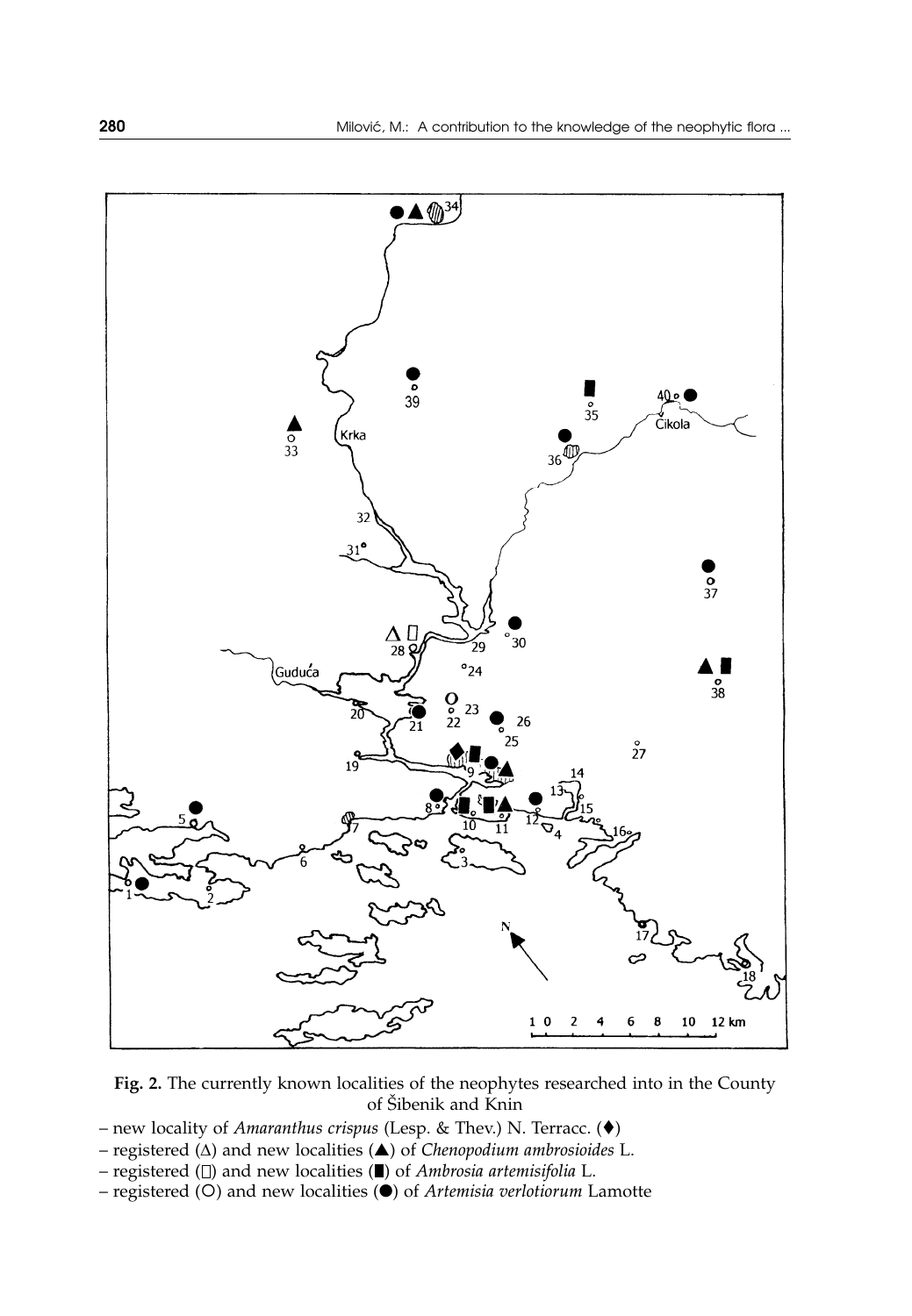

**Fig. 3.** The currently known localities of the neophytes researched into in the County of Šibenik and Knin

- new localities of *Tagetes minuta* L.  $(\triangleleft)$
- registered (O) and new localities (<sup>O</sup>) of *Aster squamatus* (Sprengel) Hieron.
- registered  $(\Delta)$  and new localities  $(\triangle)$  of *Galinsoga parviflora* Cav.
- registered  $( \Box )$  and new localities  $( \blacksquare )$  of *Euphorbia maculata* L.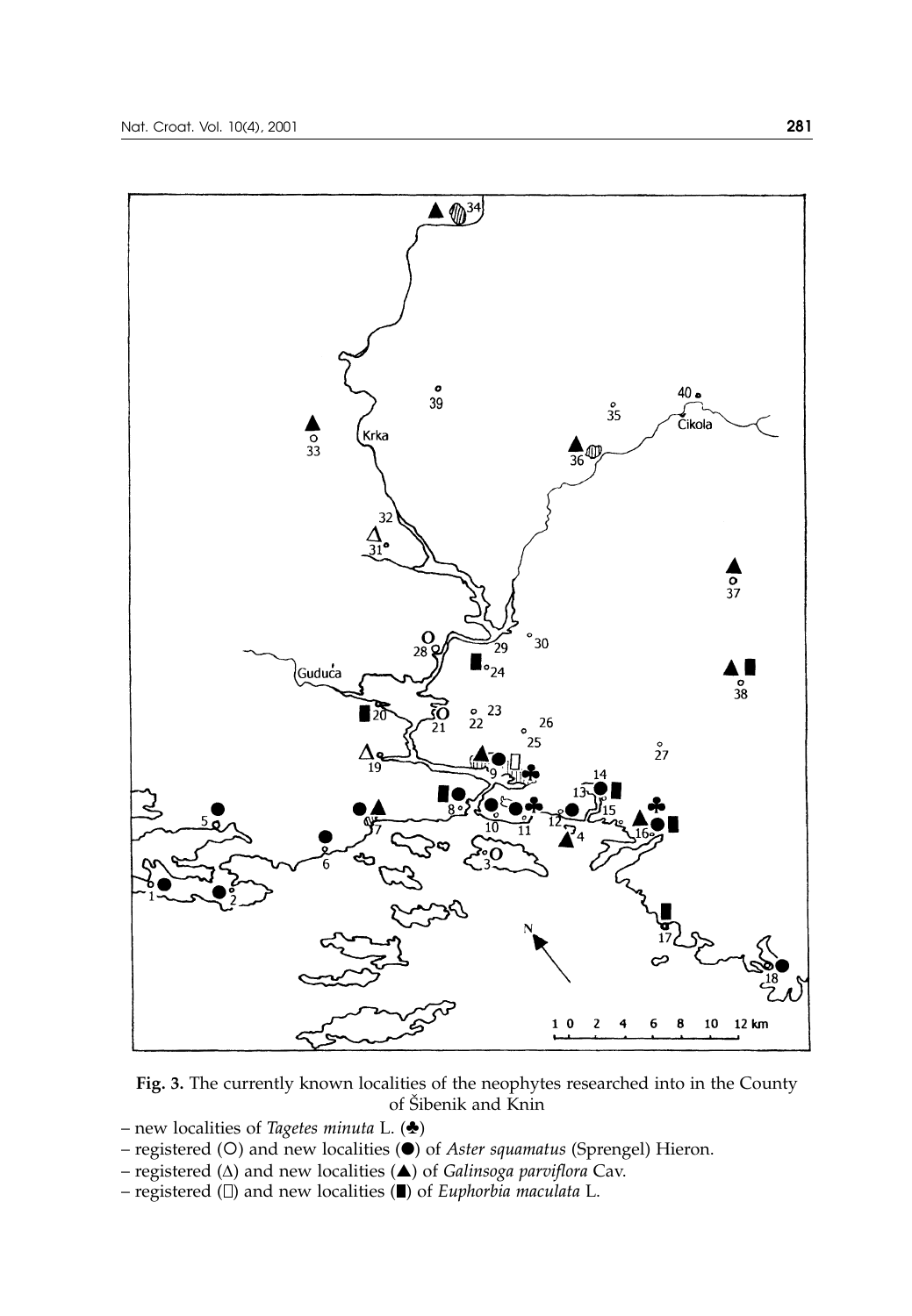

**Fig. 4.** The currently known localities of the neophytes researched into in the County of Šibenik and Knin

- new localities of *Euphorbia nutans* Lag. (♦), *Eleusine indica* (L.) Gaertner (●) and *Panicum dichotomiflorum Michaux* ( $\triangle$ )
- registered  $(\Box)$  and new localities  $(\blacksquare)$  of *Solanum elaeagnifolium* Cav.
- registered  $(\Delta)$  and new localities  $(\triangle)$  of *Paspalum paspalodes* (Michx.) Scribner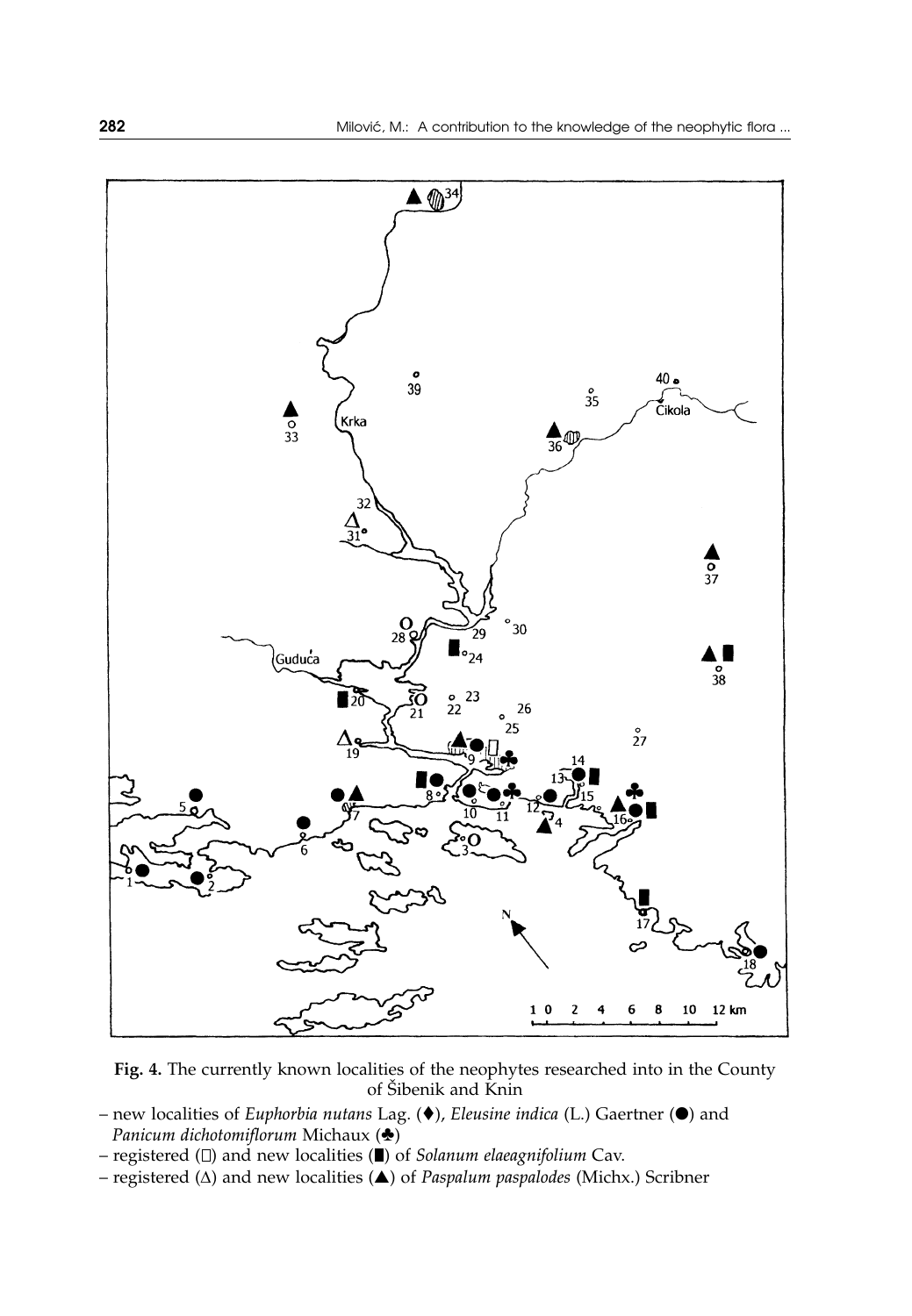#### **Caption for figures 2–4**

The list of localities (UTM grid, 10x10 km, in brackets):

**1** – Murter (WJ 45), **2** – Jezera (WJ 54), **3** – Zlarin (WJ 63), **4** – Krapanj (WJ 73), **5** – Pirovac (WJ 55), **6** – Tribunj (WJ 64), **7** – Vodice (WJ 64), **8** – Jadrija (WJ 64), **9** – [ibenik (WJ 74), **10** – Zabla}e (WJ 64), **11** – Solaris (WJ 73), **12** – Brodarica (WJ 73), **13** – Mu~i}i (WJ 73), **14** – D. polje (WJ 73), **15** – Jadrtovac (WJ 73), **16** – Greba{tica (WJ 73), **17** – Primo{ten (WJ 72), **18** – Rogoznica (WJ 72), **19** – Zaton (WJ 64), **20** – Raslina (WJ 64), **21** – Mikulandre and Vrulje (WJ 74), 22 – Bilice (WJ 74), 23 – Krnići and Jurasi (WJ 74), 24 – Lozovac (WJ 74), 25 – Dubrava (WJ 74), 26 – Rupići (WJ 74), 27 – Vrpolje (WJ 73), 28 – Skradin (WJ 75), **29** – S. buk (WJ 75), **30** – Konjevrate (WJ 84), **31** – Rupe (WJ 76), **32** – Roški slap (WJ 76), **33** – Kistanje (WJ 77), **34** – Knin (WJ 97), **35** – Siveri} (WJ 95), **36** – Drni{ (WJ 95), **37** – Une{i} (WJ 94), **38** – Perkovi} (WJ 83), **39** – Oklaj (WJ 86), **40** – Otavice (XJ 05)

1957) and recently in Makarska (TRINAJSTIĆ *et al.*, 1993) and several localities in Istria and the Bay of Kvarner (CARNI, 1996; CARNI & JOGAN, 1998).

Within summer and autumn 1997–2000 I found this neophyte at several localities in [ibenik itself and in surrounding settlements: Raslina, Jadrija, Lozovac, Jadrtovac, Perković, Grebaštica and Primošten (Fig. 3). It appears in trampled habitats by the roads and ways, in the fissures of the wall bases, as a weed in flower gardens, and very frequently by the railways (Šibenik, Perković).

# *Euphorbia nutans* **Lag.** *(Euphorbiaceae)*

This neophytic spurge originating from North America (SMITH & TUTIN, 1968:215) was noted for Croatia by ILIJANIC (1957). Since then there have been no more findings.

I found a great number of specimens in Šibenik in the suburb of Mandalina, in the cracks by the edge of the road, between the Barracks of the Bribirian Dukes and the fence wall of *Remont* (September 1999). Aproximately at the same time I also found several specimens of *E. nutans* by the edge of the way in the village Grebaštica (Fig. 4).

#### *Ambrosia artemisifolia* **L.** *(Asteraceae)*

This is a North American species that has sporadically spread in the region of South and Central Europe (HANSEN, 1976:142). It most commonly appears as a weed on cultivated land and on different types of ruderal habitats in settlements. It was first noted for Croatia in the 1950s (KOVAČEVIĆ, 1944; HORVATIĆ, 1947.). Since then it has spread in the lowlands of Croatia mainly as a weed on cultivated land, while it rarely appears in the coastal region ( $\text{\r{SILLC}}$  &  $\text{\r{SOLIC}}$ , 1999).

It was noted for the first time in the area of Sibenik in Skradin (MARKOVIC *et al.*, 1993). In September 1998 I observed this neophyte in Njivice, a suburb of Sibenik, and in Solaris and Zablaće. I also found it in Perković on November 2000 (near the railway station) and Siverić (Fig. 2). It mostly appears as a part of ruderal vegetation by the roads and ways at all the localities given.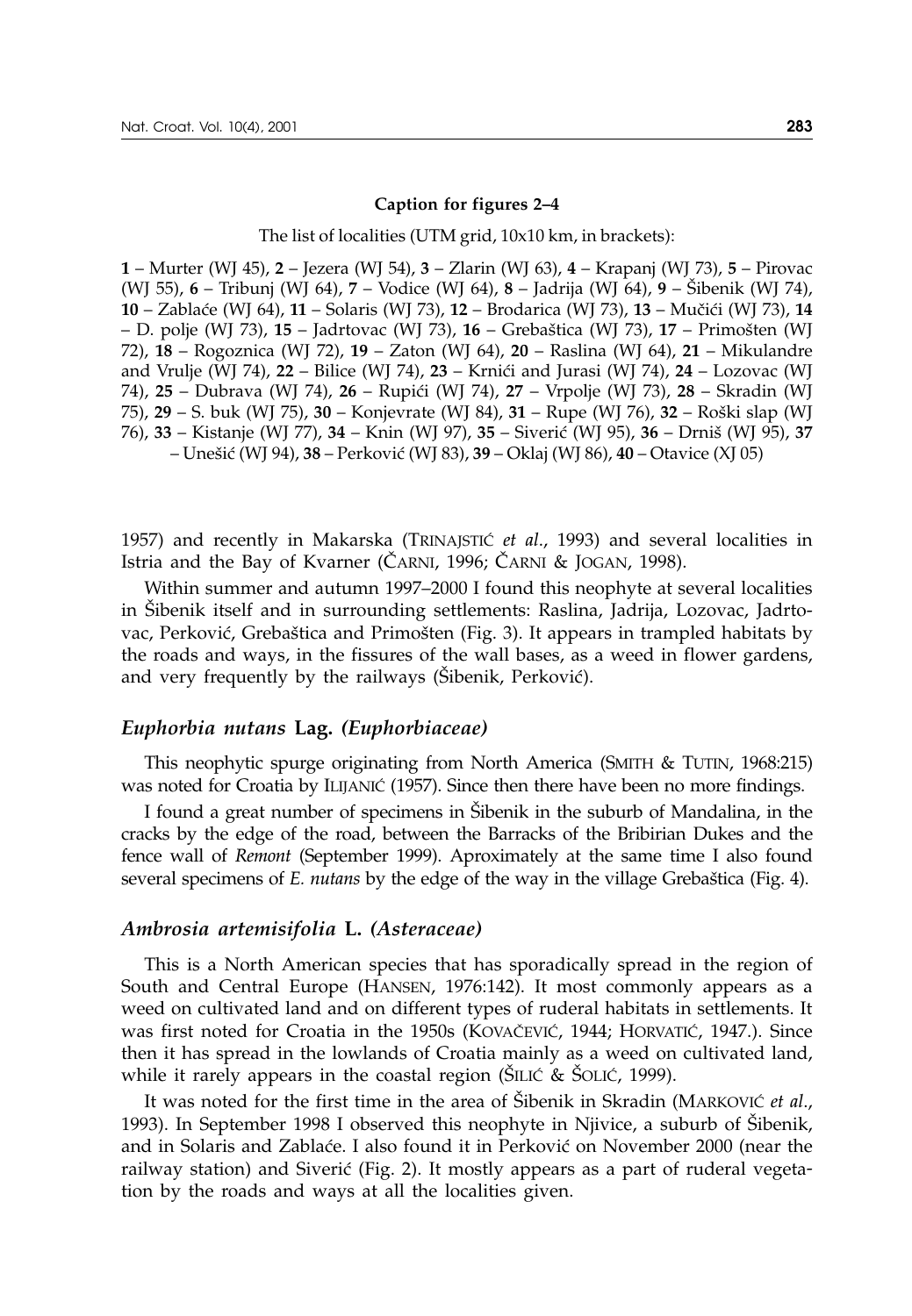# *Artemisia verlotiorum* **Lamotte** *(Asteraceae)*

This neophytic species originating from South-West China (TUTIN, 1976:180) is spreading in many parts of West, Central and South Europe. It was firstly noted for Croatia in Poreč, Istria (MELZER, 1969) and in the surroundings of Zagreb (MAR-KOVIĆ & HULINA, 1970). Since then this species has spread considerably in Croatia (SMITAL *et al*., 1998): in the central part (Zagreb and environs by the banks of the Sava), in Istria and in the northern coastal region and the central coastal region (Split, Makarska and Ploče). The first finding in the central coastal region comes from Split (ILIJANIĆ et al., 1991). The only reported finding so far for the area of [ibenik comes from Bilice not far from [ibenik (SMITAL *et al*., 1998).

In the autumn of 1997 and 1998 I observed this neophyte in ruderal habitats by the roads and ways in the whole area of Sibenik (Crnica, Njivice, Subićevac and Vidici) and in the surrounding settlements: Murter, Pirovac, Jadrija, Mikulandre, Bilice (Novo naselje, Slavice), Dubrava (Rakovo Selo), Brodarica and Konjevrate and later, in November 2000, in the area of Unešić, Oklaj, Drniš, Otavice and Knin (Fig. 2). The data given indicate that this neophyte has been spreading in the region of central Dalmatia not only in the coastal region but in the hinterland as well (the area of Drniš and Knin).

# *Aster squamatus* **(Sprengel) Hieron.** *(Asteraceae)*

This is an interesting neophyte (Fig. 5) originating from Central and South America (YEO, 1976:115) that has come to Croatia recently. It was first found in 1970 in the valley of the Neretva near Ploče, and then in 1971 by Melzer in Gradac (TRINAJSTI] *et al*., 1993). It has recently been recorded in Makarska (TRINAJSTI] *et al*., 1993). This neophyte has been recorded in the area of Sibenik in the most recent times: in the area of Bilice (Mikulandre i Vrulje) and Skradin (MARKOVIĆ *et al.*, 1993) and on the island of Zlarin (PANDŽA, 1998a).

In summer and autumn of 1996–2000 I found this neophyte in the area of the town of Sibenik and in the surrounding settlements in the coastal region: Pirovac, Murter, Jezera, Tribunj, Vodice, Jadrija, Zablaće, Solaris, Brodarica, Jadrtovac, Greba{tica and Rogoznica (Fig. 3). The plant spreads fast in different anthropogenic types of habitats: the edges of roads and ways in settlements and it is particularly widespread in habitats by the sea and brackish water. It is interesting that it was observed only on the island of Zlarin but not on any other inhabited island of the Sibenik archipelago (Krapanj, Prvić, Obonjan, Žirje and Kaprije).

# *Galinsoga parviflora* **Cav.** *(Asteraceae)*

This neophyte originating from South America (TUTIN, 1976:144) is spreading as a dangerous weed in the continental lowland part of Croatia (TRINAJSTIC et al., 1993). It occurs rather rarely in the coastal part, but has been noted in Makarska (TRINAJSTIC *et al.*, 1993) and in the surroundings of Sibenik, the area of Rupe and Zaton (MARKOVIĆ et al., 1993).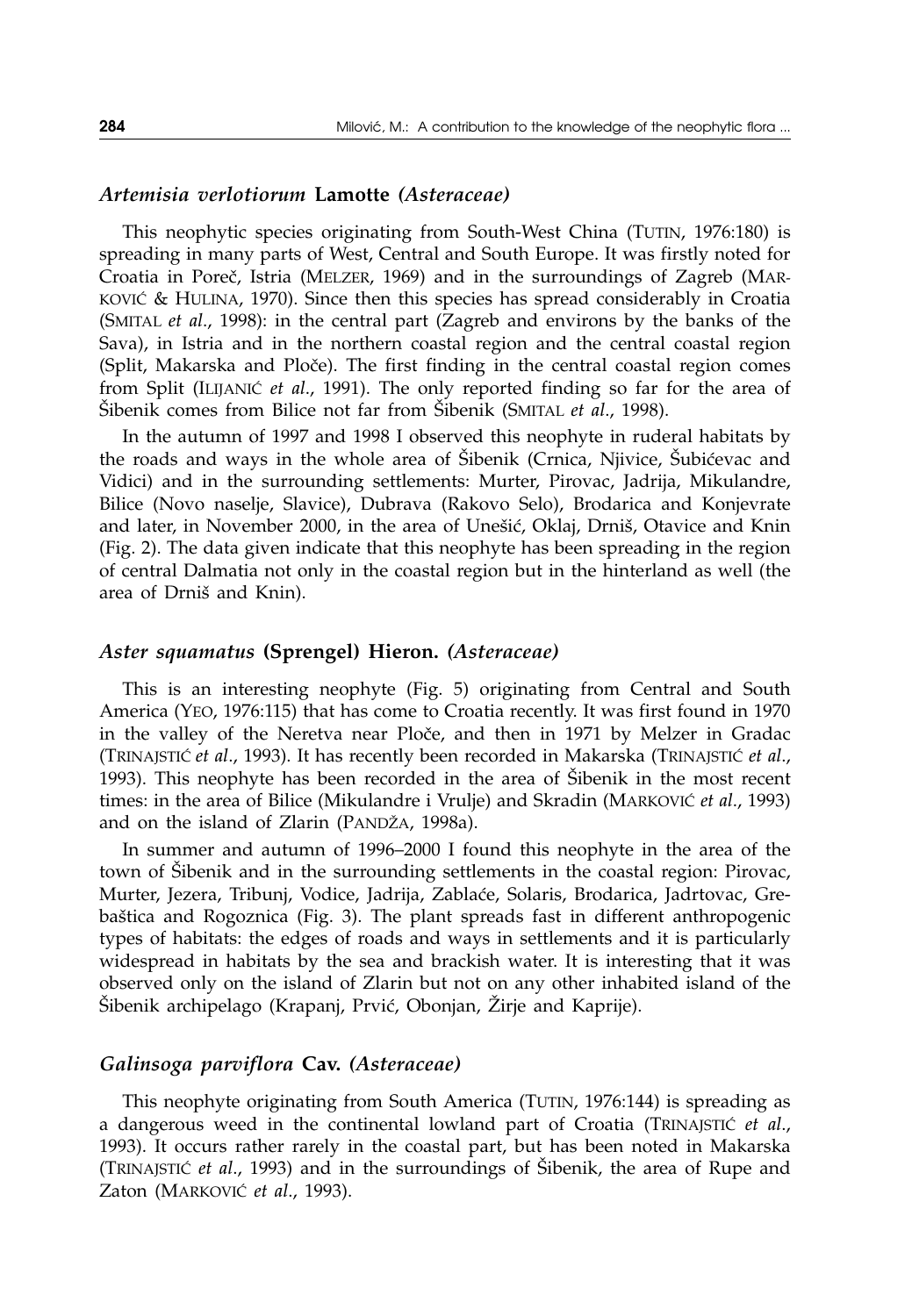In the summer and autumn of 1999 and 2000 I found this species on more new localities in the County of Knin and Sibenik: on the island of Krapanj, in Vodice, Sibenik, Grebaštica, Perković, Kistanje, Unešić, Drniš and Knin (Fig. 3). It grows as a weed in the vegetable and flower gardens and vineyards. These findings indicate that *G. parviflora* spreads relatively fast in the area of Sibenik and Knin so that it could soon become a widespread and dangerous weed in the coastal region as it is in the continental part of Croatia.

#### *Tagetes minuta* **L.** *(Asteraceae)*

This neophytic species originated from South America (HANSEN, 1976:144). It was first noted for Croatia 70 years ago (HAYEK, 1928–1931:618 as *T. glandulifera* Schrk.) but without any statement of a precise locality. In the last 30 years this neophyte has been found on numerous localities along the Croatian coastal region from Rijeka to Dubrovnik (ŠILIĆ, 1973; TRINAJSTIĆ, 1974; ILIJANIĆ *et al.,* 1991; ŠILIĆ& Šolić, 1999).

*T. minuta* has not previously been noted in the area of Sibenik. In November 1997 I found it in Sibenik (Crnica and Njivice), Solaris and Grebaštica (Fig. 3), where it appears by the roads and ways and in neglected gardens.

#### *Solanum elaeagnifolium* **Cav.** *(Solanaceae)*

This adventitious plant (Fig. 6) originating from South America has been spreading in the South Europe region only recently (HAWKES & EDMONDS, 1972:199; PIGNATTI, 1982:515). It has been noted so far in Croatia on the island of Plavnik in the Bay of Kvarner (GAŽI-BASKOVA & ŠEGULJA, 1978a,b), the village of Podšpilje on the island of Vis (PAVLETIC *et al.*, 1978) and in the area of Sibenik in the town port and in Donje Polje in the immediate surroundings (PANDŽA & STANČIĆ, 1999).

I found *S. elaeagnifolium* on several new localities in the Šibenik area: in September 1997 in the Bilice area (by the road through the village Krnići and on uncultivated land below Jurasi, a village by the road to Dubrava), in the summer of 1998 in Dubrava (weed on arable surface by the road through the settlement of Gojanovići) and in the village of Rupići (in the yard in front of a deserted house) (Fig. 4). The new localities, each with a great number of specimens, indicate that this species is spreading very fast and becoming more and more a dangerous weed in the area of Šibenik.

# *Eleusine indica* **(L.) Gaertner** *(Poaceae)*

This adventitious species (Fig. 7) originating from southwest Asia has spread all over the world mainly in warm and moderately warm areas (VREŠ, 1996). The first finding for Croatia comes from Umag (HODAK, 1960), and it has been noted in quite a number of localities in the continental region (Zagreb and surroundings, Lipik, Vukovar, Baranja) and in the coastal region of Croatia (Umag, Poreč, Rijeka, Split, Makarska, in the Neretva delta and Dubrovnik) (MARKOVIĆ & HULINA, 1970; TOPIĆ & ŚEGULJA, 1978; TOPIĆ & KUSULJA, 1989; IVKOVIĆ, 1982, ILIJANIĆ, 1989; LOV-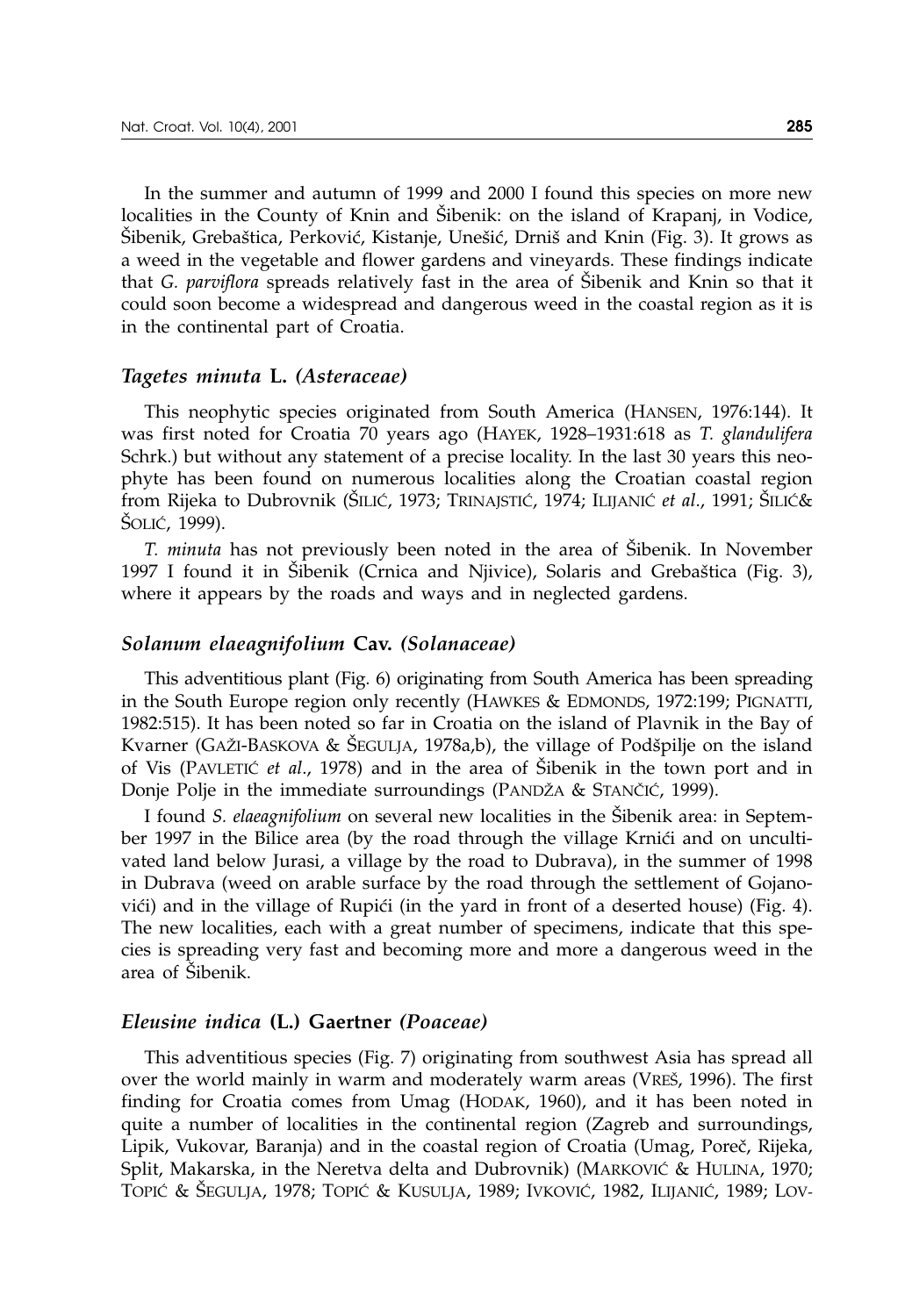

**Fig. 5.** *Aster squamatus* (Sprengel) Hieron.



**Fig. 6.** *Solanum elaeagnifolium* Cav.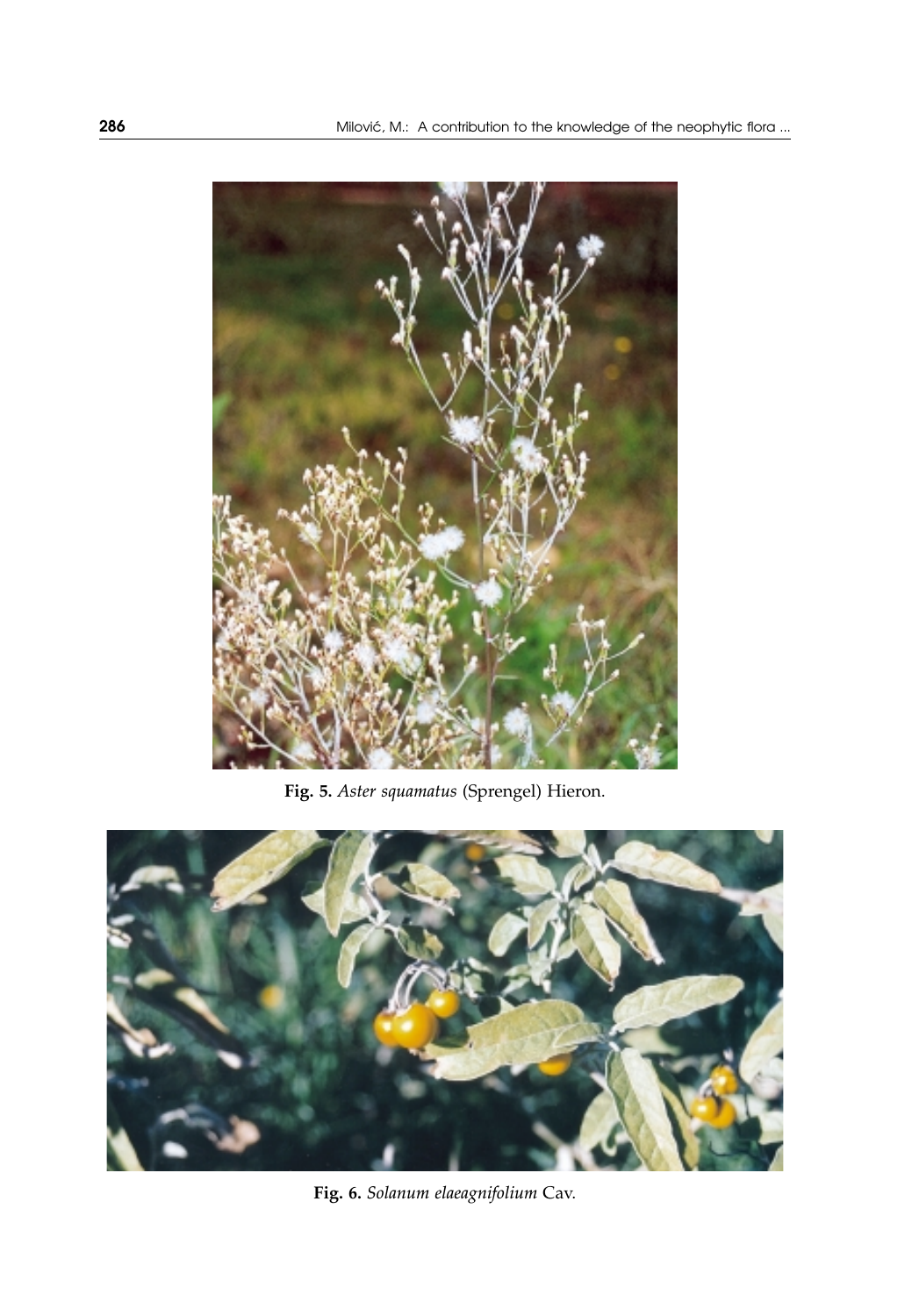

**Fig. 7.** *Eleusine indica* (L.) Gaertner



**Fig. 8.** *Paspalum paspalodes* (Michx.) Scribner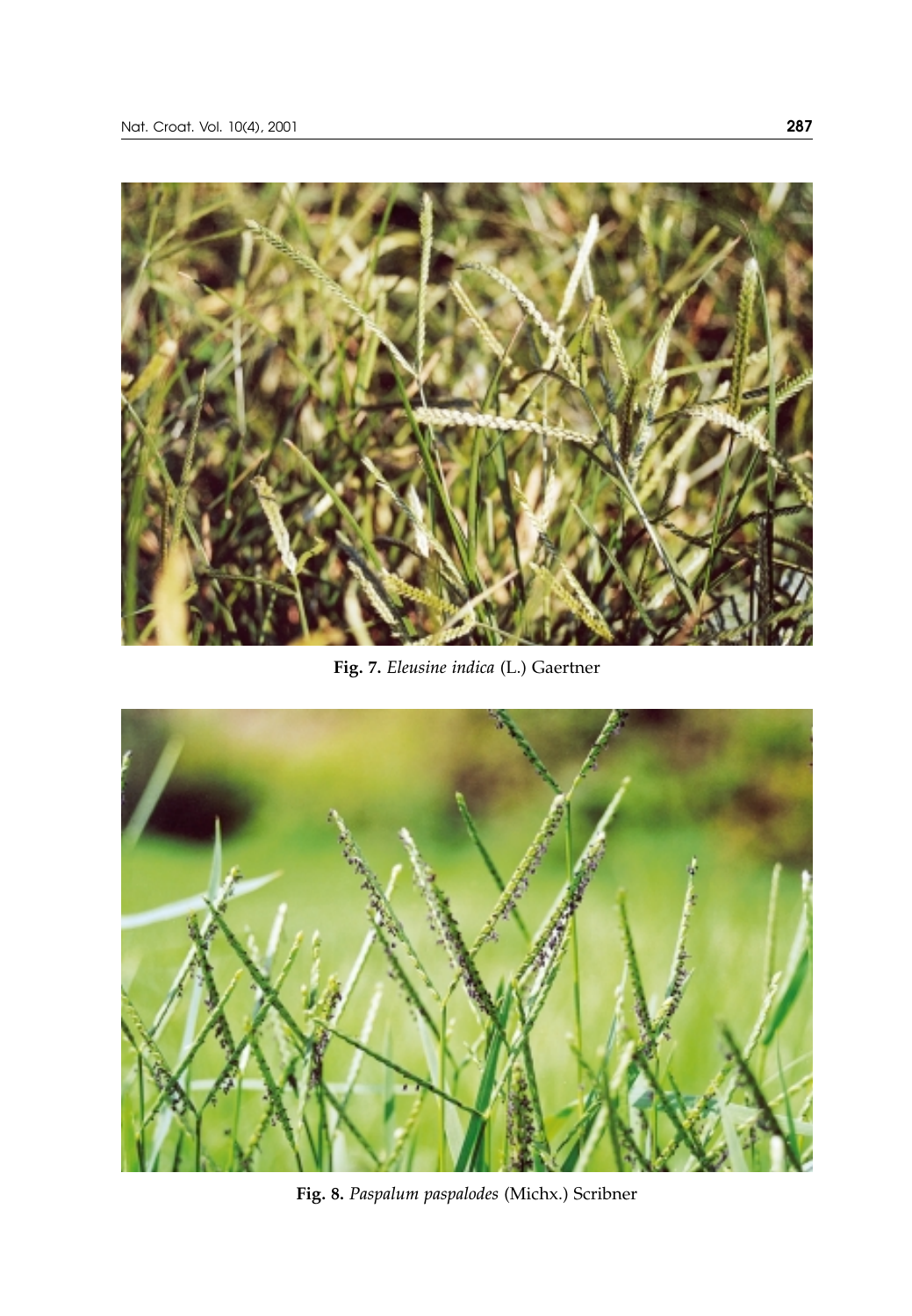RIĆ & RAC, 1987; DUBRAVEC *et al.*, 1989; ILIJANIĆ *et al.*, 1991; VREŠ, 1996; ČARNI & JOGAN, 1998; ŠILIĆ & ŠOLIĆ, 1999).

*E. indica* has not been recorded so far for the area of Sibenik. In summer 1996–  $2000$  I found it in several localities in the town of Šibenik (Grad, Centar, Obala, Gorica, Dolac, Crnica) and in the suburban area called Bilice (Novo Naselje) (Fig. 4). It occurs on the lawns, in trampled habitats by the roads and in the fissures of the stone streets and stairs.

# *Panicum dichotomiflorum* **Michx.** *(Poaceae)*

By origin from North America (CLAYTON, 1980:261) it was first noted for Croatia in 1985 on several localities: Črnec polje, Banija (HULINA, 1985), in Turopolje (not far from Selce) and in the surroundings of Karlovac (Ozalj) (ILIJANIĆ & MARKOVIĆ, 1986). On these localities it mostly appears as a weed in the corn fields and by the field paths (ILIJANIĆ & MARKOVIĆ, 1986). Recently this neophyte has been noted in the area of Vukomeričke gorice (ŠEGULJA, 1996).

On 20 August 1999 I found a few specimens of this neophyte in Vodice in the grassy areas near the town market and many more specimens in Knin (Fig. 4) on the railway station (November 2000). These are the first findings of *P. dichotomiflorum* for the coastal region of Croatia.

#### *Paspalum paspalodes* **(Michx.) Scribner** *(Poaceae)*

The first finding of this tropical grass (Fig. 8) for Croatia was in the Neretva valley around Metković and Opuzen (HORVATIĆ, 1949). It has been found to date in several localities in the coastal region of Croatia in damp and swampy habitats (MIJUŠKOVIĆ, 1986; ILIJANIĆ, 1990; ILIJANIĆ et al., 1991; MARKOVIĆ et al., 1993.).

In the area of the County of Šibenik and Knin, the neophyte *P. paspalodes* has been recorded only in the area of the Krka National Park, around Roški slap and Skradinski buk, and in the area below the village of Rupe (MARKOVIĆ et al., 1993).

I found this species in two new localities in the Sibenik area (Fig. 4), near the village of Mučići near the Bay of Morinje (3 July, 1997) and in the central part of the village of Vrpolje (August, 1999). The marginal parts of the swamps in both localities are thickly overgrown with this weed.

The neophyte specimens collected in this research have been stored in the Herbarium of the Department of Botany, Faculty of Science, University of Zagreb (Hb Za).

#### **CONCLUSION**

In the total of 13 neophyte species that were the object of this research, five of them were stated for the first time for the County of [ibenik and Knin (*Amaranthus crispus*, *Tagetes minuta*, *Euphorbia nutans*, *Eleusine indica* and *Panicum dichotomiflorum*). For eight species recorded previously, numerous new localities in the research area have been given (*Chenopodium ambrosioides*, *Ambrosia artemisifolia*, *Artemisia verlotiorum*, *Aster squamatus*, *Galinsoga parviflora*, *Solanum elaeagnifolium, Panicum dicho-*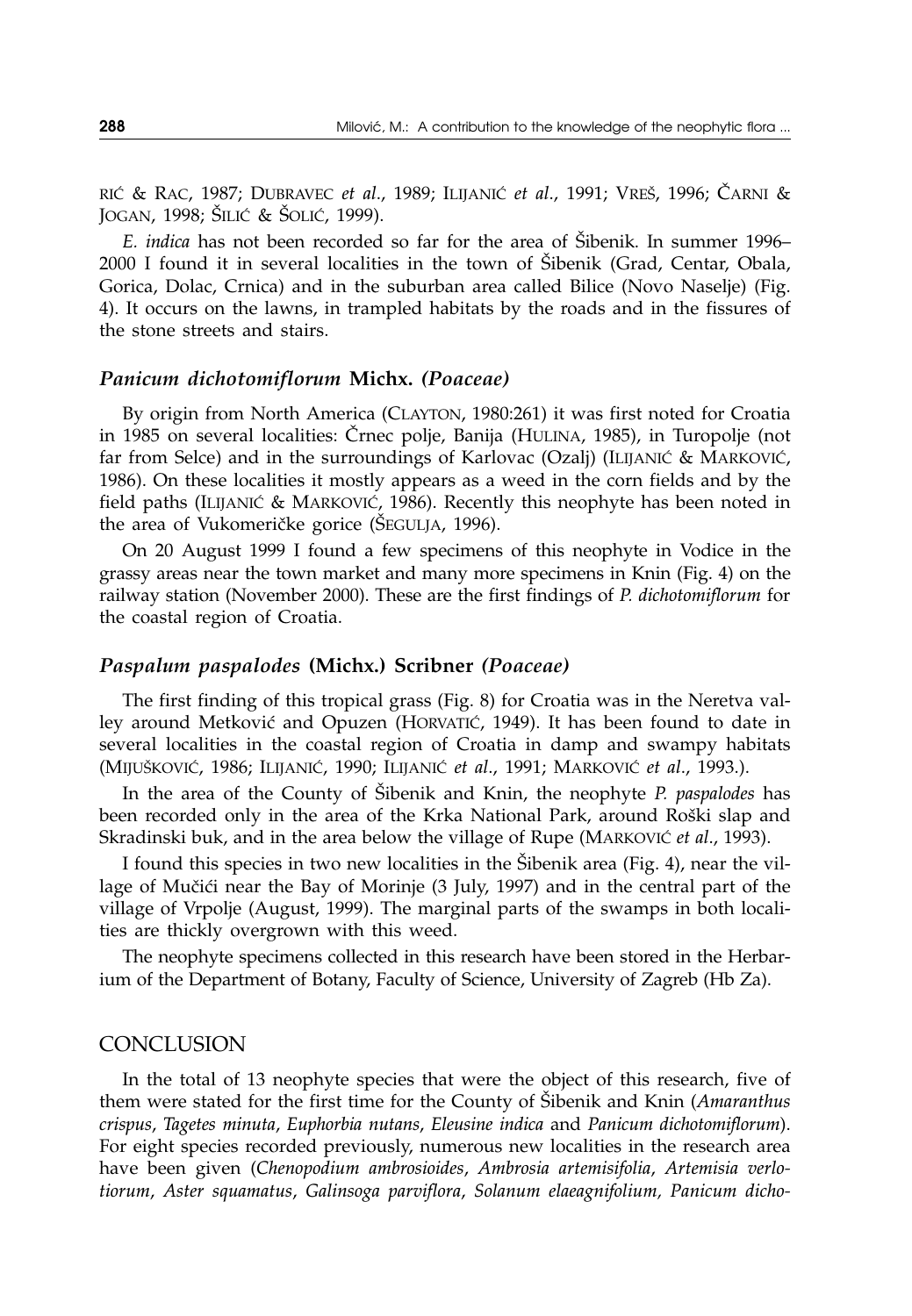*tomiflorum* and *Paspalum paspalodes*) which indicates that these species are expanding over the research area and in Croatia. The findings from the area of Knin and Drniš are of special interest because the available data about neophytic flora for these towns are really rare.

The numerous new localities of the neophytic species covered by this research in the County of Šibenik and Knin contribute to the better knowledge of their present distribution as well as of the dynamics of their expansion in Croatia.

# ACKNOWLEDGMENTS

I would like to express my special thanks to prof. Ljerka Marković for her comments on the manuscript and to my colleague Mislava Dragutin for translanting this report into English.

*Received May 4, 2001*

#### **REFERENCES**

- AKEROYD, J. R., 1993: *Chenopodium* L.; *Amaranthus* L. In T. G. TUTIN *et al*. (eds.): Flora Europaea **1** (2nd. ed.), p. 112, p. 132. Cambridge University Press.
- CLAYTON, W. D., 1980: *Panicum*. In T. G. TUTIN *et al*. (eds.): Flora Europaea **5**, p. 261. Cambridge University Press.
- ^ARNI, A., 1996: Thermophilic vegetation of trampled habitats in Istria (Croatia and Slovenia). – Biologia (Bratislava) **51**, 405–409.
- CARNI, A & N. JOGAN, 1998: Vegetation of thermophilic trampled habitats in the Bay of Kvarner. – Nat. Croat. **7**(1), 45–58.
- DUBRAVEC, K., N. PLAVŠIĆ-GOJKOVIĆ & M. BRITVEC, 1989: Nova nalazišta adventivne vrste *Eleusine indica* (L.) Gärtn. u Hrvatskoj. – Fragm. Herbol. Jugosl. **18**(1), 95–97.
- GA@I-BASKOVA, V. & N. [EGULJA, 1978a: Pojava opasnih korova iz roda *Solanum* na kvarnerskom otoku Plavniku. – Fragm. Herbol. Jugosl. **6**, 55–59.
- GAŽI-BASKOVA, V. & N. SEGULJA, 1978b: Nove vrste roda *Solanum* u flori Jugoslavije. Biosistematika **4**(1), 67–74.
- HANSEN, A, 1976: *Ambrosia* L.; *Tagetes* L. In T. G. TUTIN *et al*. (eds.): Flora Europaea **4**, p. 142, p. 144. Cambridge University Press.
- HAWKES, G. J. & J. M. EDMONDS, 1972: *Solanum* L. In T. G. TUTIN *et al*. (eds.): Flora Europaea **3**, p. 199. Cambridge University Press.
- HAYEK, A., 1928–1931: Prodromus florae peninsulae Balcanicae **2**, p.618. Berlin-Dahlem.
- HODAK, N, 1960: Nalazi{ta tropske vrste *Eleusine indica* (L.) Gaertner u flori Jugoslavije. Acta Bot. Croat. **18/19**, 65–67.
- HORVATIĆ, S., 1947: Nekoliko novih pridošlica flori grada Zagreba. Glasnik biološke sekcije Hrvatskog prirodoslovnog društva 1, Zagreb.
- HORVATIĆ, S., 1949: Paspalum distichum L. ssp. paspalodes (Michx.) Thell. na području donje Neretve (*Paspalum distichum* L. ssp. *paspalodes* (Michx.) Thell. im Überschwemmungsgebiet der unteren Neretva (Narenta) in Jugoslawien). Acta Bot. Univ. Zagreb **12/13**, 231–238.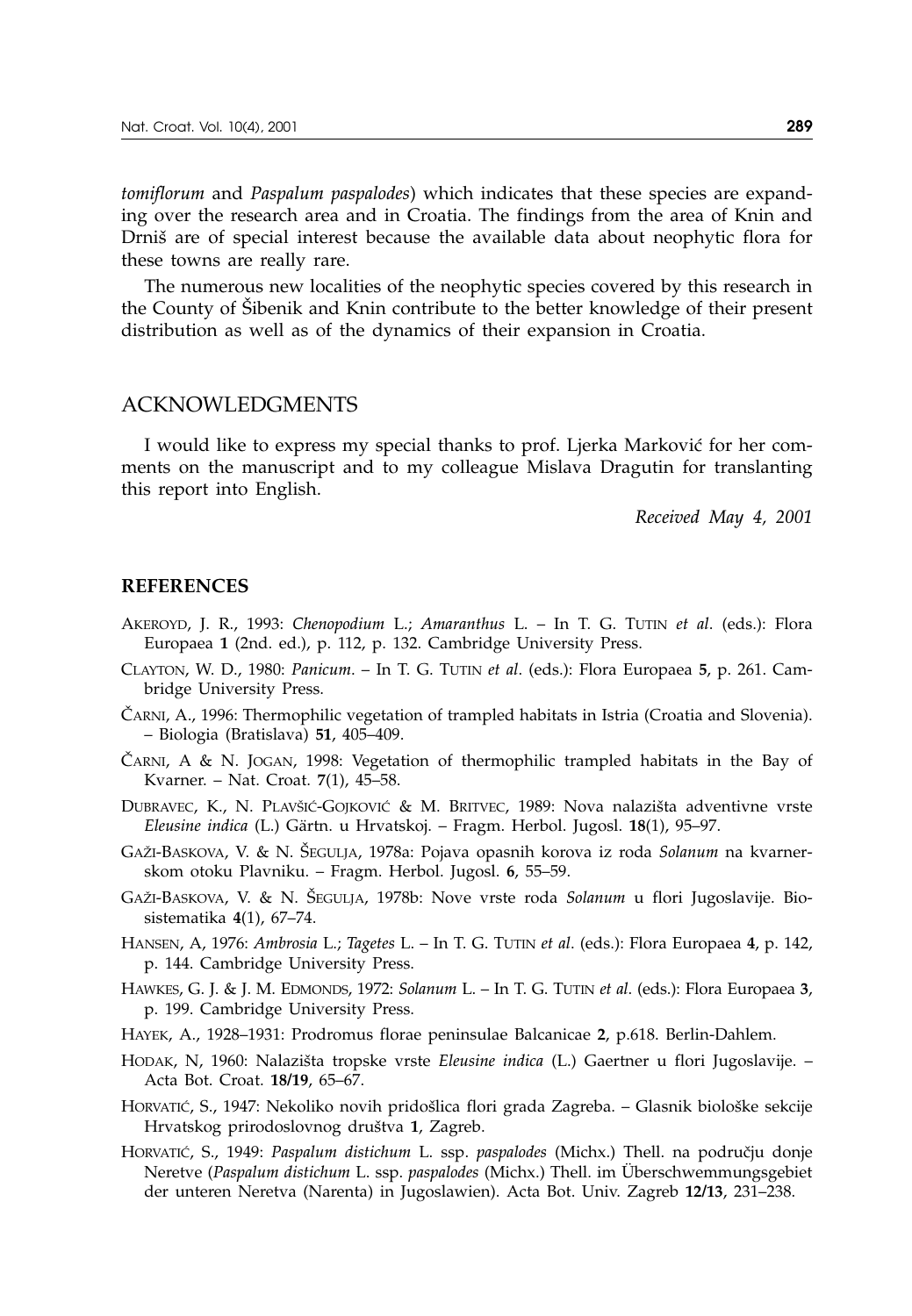- HULINA, N., 1985: Vrsta *Panicum dichotomiflorum* Michx. novi korov u Jugoslaviji. Fragmen. Herbol. Jugosl. **14** (1–2), 113–120.
- ILIJANI], LJ., 1957: Nova nalazi{ta dviju adventivnih mlje~ika (*Euphorbia maculata* L. i *E. nutans* Lag.) u Hrvatskoj. – Acta bot. Croat. **16**, 105–108.
- ILIJANI], LJ., 1989: Die Stadt Split, neuer Fundort von *Eleusine indica* (L.) Gaertner (*Poaceae*). Bios (Thessaloniki), p. 117.
- ILIJANIĆ, LJ., 1990: Paspalum dilatatum Poiret, eine neue Adventivpflanze in der Flora Kroatiens. – Razprave IV. Razr. SAZU Ljubljana, **31**(5), 89–96.
- ILIJANIĆ, LJ. & LJ. MARKOVIĆ, 1986: *Panicum dichotomiflorum* Michaux in the surroundings of Zagreb. – Acta Bot. Croat. **45**, 137–139.
- ILIJANIĆ, LJ., M. RADIĆ & Ž. ROKOV, 1991: Prilog adventivnoj flori Splita i okolice. Acta Bot. Croat. **50**, 59–65.
- IvKOVIĆ, O., 1982: Novi nalazi adventivne vrste *Eleusine indica* (L.) Gaertn. 1788 (Poales, Poa*ceae*) u Jugoslaviji. – Zbornik za prir. nauke Matice srpske (Novi Sad) **63**, 77–81.
- JAVORKA, S., 1925: Magyar Flora. Budapest.
- KOVAČEVIĆ, J., 1944: Ekologija korova gospodarsko-sjemenarskog gledišta s naročitim osvrtom na sjemenske korovne primjese u sjemenu crvene djeteline. – disert. Zagreb.
- LOVAŠEN-EBERHARDT, Ž., 1980: *Amaranthus* L. In I. TRINAJSTIĆ (ed.): Analitička flora Jugoslavije 1(6), 770–780. Institut za botaniku Sveučilišta u Zagrebu.
- LOVRIĆ, A. Ž., & M. Rac, 1987: Fitocenološka analiza vegetacije Biokovskog područja. Morske i kopnene fitocenoze. – Acta Biokovica (Makarska) **4**, 97–142.
- MARKOVIĆ-GOSPODARIĆ, Lj., 1963: Dvije zanimljive ruderalne biljke u flori Hrvatske. Acta Bot. Croat. **22**, 233–237.
- MARKOVIĆ, LJ., 1970: Prilozi neofitskoj flori savskih obala u Hrvatskoj. Acta Bot. Croat. 29, 203–211.
- MARKOVIĆ, LJ. & N. HULINA, 1970: *Eleusine indica* (L.) Gaertn. u širem području Zagreba. -Acta Bot. Croat. **29**, 213–215.
- MARKOVIĆ, LJ., LJ. ILIJANIĆ, G. LUKAČ & V. HRŠAK, 1990: Pregled istraživanja biljnog pokrova na podru~ju Nacionalnog parka »Krka«. – Zbornik radova sa Simpozija »Nacionalni park Krka, stanje istraženosti i problemi zaštite ekosistema«. Ekološke monografije (Zagreb) 2, 449–470.
- MARKOVIĆ, LJ., LJ. ILIJANIĆ, G. LUKAČ & V. HRŠAK, 1993: Kvalitativni sastav flore papratnjača i sjemenjača Nacionalnog parka »Krka«. – Botanički zavod Prirodoslovno-matematičkog fakulteta Sveučilišta u Zagrebu, 1-102.
- MELZER, H., 1969: Beiträge zur Flora von Kärnten. Verh. Zoo.-Bot. Ges. Wien **108/109**, 127–137.
- MELZER, H., 1987: Beiträge zur Flora von Friaul-Julisch Venetien (Italien) und Slowenien (Jugoslawien). – Linzer. Biol. Beitr. **19**(2), 377–388.
- MIJUŠKOVIĆ, M., 1986: Suzbijanje korova u voćnjacima agruma. (Les possibilites de desherbagedes vegers d'agrume. – Fragm. Herbol. Jugosl. **15**(1), 49–64.
- NIKOLIĆ, T., D. BUKOVEC, J. ŠOPF & S. D. JELASKA, 1998: Kartiranje flore Hrvatske mogućnosti i standardi. – Nat. Croat. **7** (Suppl. 1), 1–62.
- PAND@A, M., 1998: Flora of the island of Murter (central Adriatic). Acta Bot. Croat. **57**, 99–122.
- PAND@A, M., 1998a: Flora of the island of Zlarin. Nat. Croat. **7**(1), 59–78.
- PANDŽA, M., 1998b: Flora of the islands of Krapanj and Prvić. Nat. Croat. 7(4), 321–339.
- PANDŽA, M. & Z. STANČIĆ 1999: New localities of *Datura innoxia* Miller and *Solanum elaeagnifolium* Cav. (*Solanaceae*) in Croatia. – Nat. Croat. **8**(2), 117–124.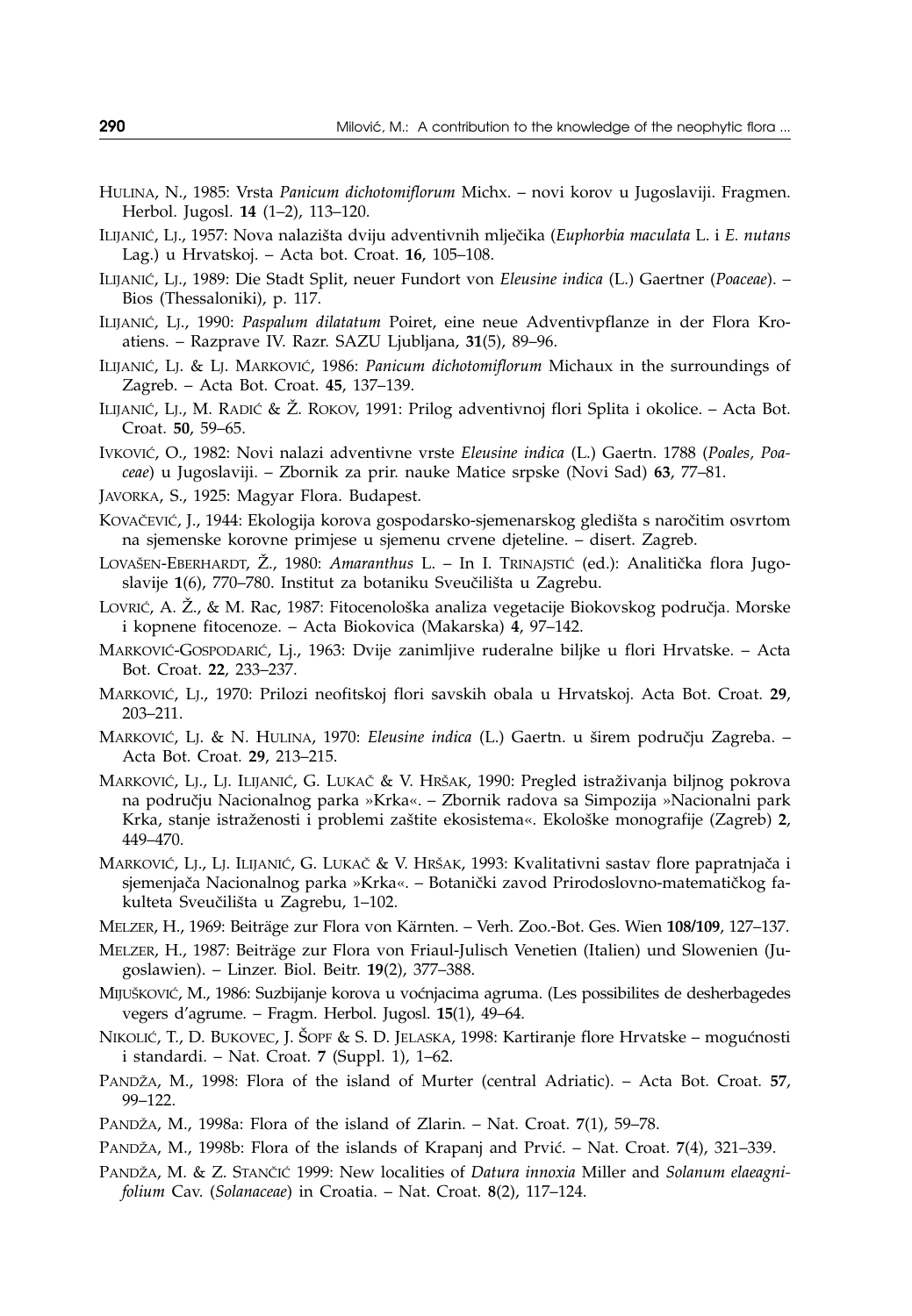- PAVLETIĆ, ZI., 1987: *Diplotaxis erucoides* (L.) DC., nova adventivna vrsta u flori Hrvatske. Glasnik Prirodoslovnog muzeja Beograd. Serija B **12**, 16–18.
- PAVLETIĆ, Zi., Z. DEVETAK & I. TRINAJSTIĆ, 1978: Novo značajno nalazište neotofita Solanum *elaeagnifolium* Cav. u flori Hrvatskog primorja. – Fragm. Herbol. Jugosl. **6**, 69–72.
- SMITAL, A., LJ. MARKOVIĆ & M. RUŠČIĆ, 1998: O širenju vrste *Artemisia verlotiorum* Lamotte u Hrvatskoj. – Acta Bot. Croat. **55/56**, 53–63.
- SMITH, A. R. & T.G. TUTIN, 1968: *Euphorbia* L. In T. G. TUTIN *et al*. (eds.): Flora Europaea **2**, p. 215, 216. Cambridge University Press.
- SEGULJA, N., 1996: Contribution to the flora of the Vukomeričke gorice (Croatia). Nat. Croat. **5**(4), 339–347.
- [ILI], ^., 1973: *Tagetes minutus* L. sve masovniji i opasniji korov na poljoprivrednim povr šinama Dalmacije, Hercegovine, Crnogorskog primorja i južne Makedonije. Jugoslavenski simpozijum o borbi protiv korova u brdsko-planinskim područjima (Sarajevo), 27–34.
- $\text{SILL}$ ,  $\text{C}$ . &  $\text{SOLL}$ , M. E., 1999: Contribution to the knowledge of the neophytic flora in the Biokovo area (Dalmatia, Croatia). – Nat. Croat. **8**(2), 109–116.
- THELLUNG, A., 1917: *Euphorbia-Hypericifoliae*. In P. ASCHERSON & P. GRAEBNER: Syn. Mitteleurop. Fl. **7**, 423–480.
- TOPIĆ, J. & B. KUSULJA, 1989: Frequency and abundance of the species *Eleusine indica* (L.) Gäertn. in the Slavonia and Baranja regions. – Period. Biol. **91**(1), p. 174.
- TOPIĆ, J. & N. ŠEGULJA, 1978: Novo nalazište vrste *Eleusine indica* (L.) Gäertn. u Hrvatskoj. Acta Bot. Croat. **37**, 229–230.
- TRINAJSTIĆ, I., 1974: Prilog poznavanju horologije neofita *Tagetes minutus* L. na području Jugoslavije. – Acta Bot. Croat. **33**, 231–235.
- TRINAJSTI], I., 1975: *Bidens bipinnata* L. nova adventivna biljka u flori Hrvatske. Acta Bot. Croat. **34**, 171–173.
- TRINAJSTIĆ, I., ZI. PAVLETIĆ, J. FRANJIĆ & Z. LIBER, 1993: Prilog poznavanju neofitske flore makarskog primorja (Dalmacija, Hrvatska). – Fragm. Phytom. Herbol. **21**(1), 57–62.
- TRINAJSTI], I., 1993: *Bidens subalternans* DC. u neofitskoj flori Hrvatske. Acta Bot. Croat. **52**, 107–112.
- TUTIN, T. G., 1976: *Galinsoga* L.; *Artemisia* L. In T. G. TUTIN *et al*. (eds.): Flora Europaea **4**, p. 144, 178. Cambridge University Press.
- VISIANI, R., 1826: Stirpium dalmaticarum specimen. Typis Crescinianis, Patavii.
- VISIANI, R., 1842: Flora Dalmatica I. Lipsiae.
- VRE[, B., 1996: Nova nalazi{ta vrste *Eleusine indica* (L.) Gaertn. (*Poaceae*) u Hrvatskoj i Sloveniji. – Nat. Croat. **5**(2), 155–160.
- YEO, P. F., 1976: *Aster* L. In T. G. TUTIN *et al*., (eds.): Flora Europaea **4**, p. 115. Cambridge University Press.